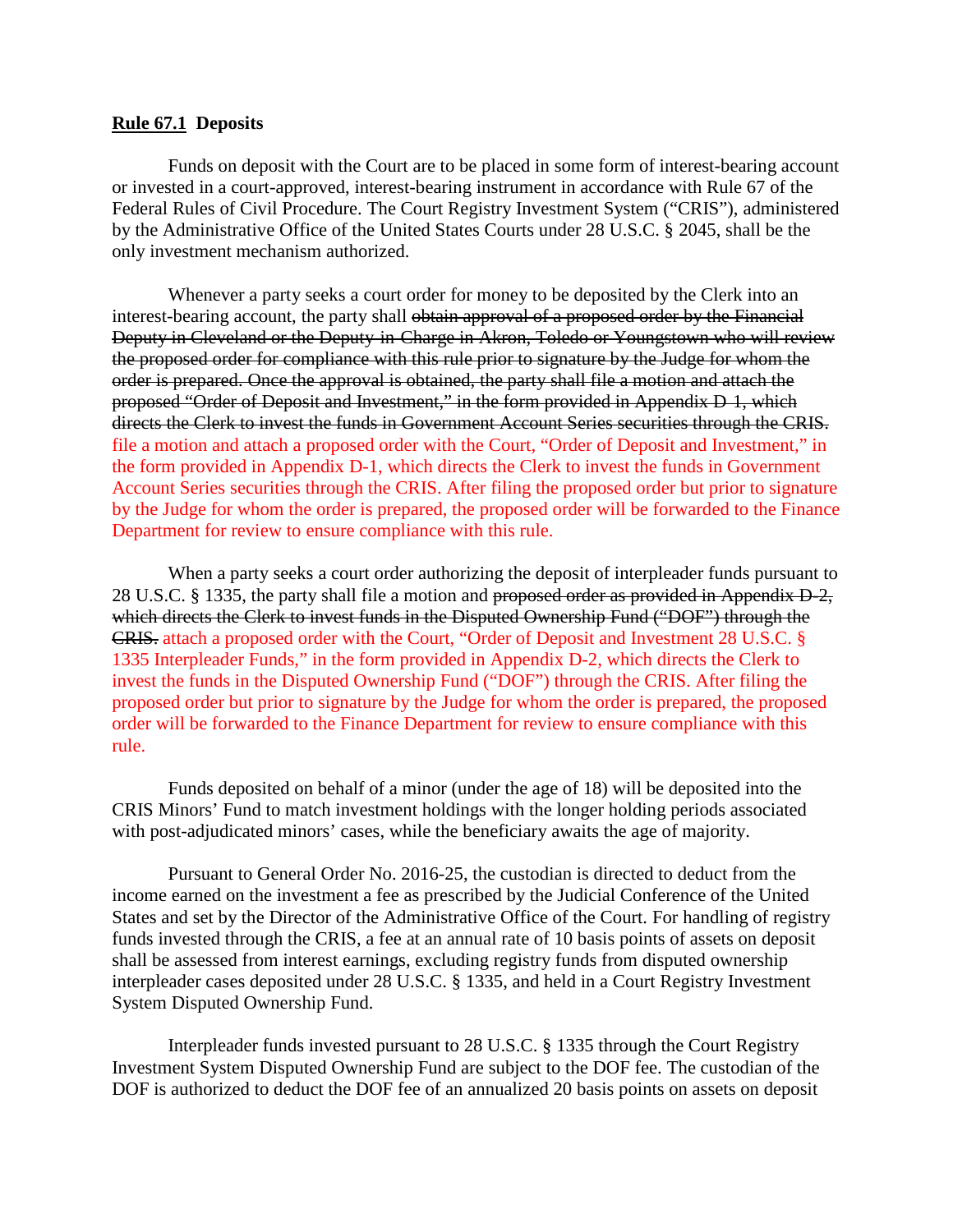for the management of investments and tax administration. The DOF fee is assessed from interest earnings to the pool of investments before a pro rata distribution of earnings is made to court cases.

Last revised 3/31/17 / /18. *See* Historical Notes for full revision history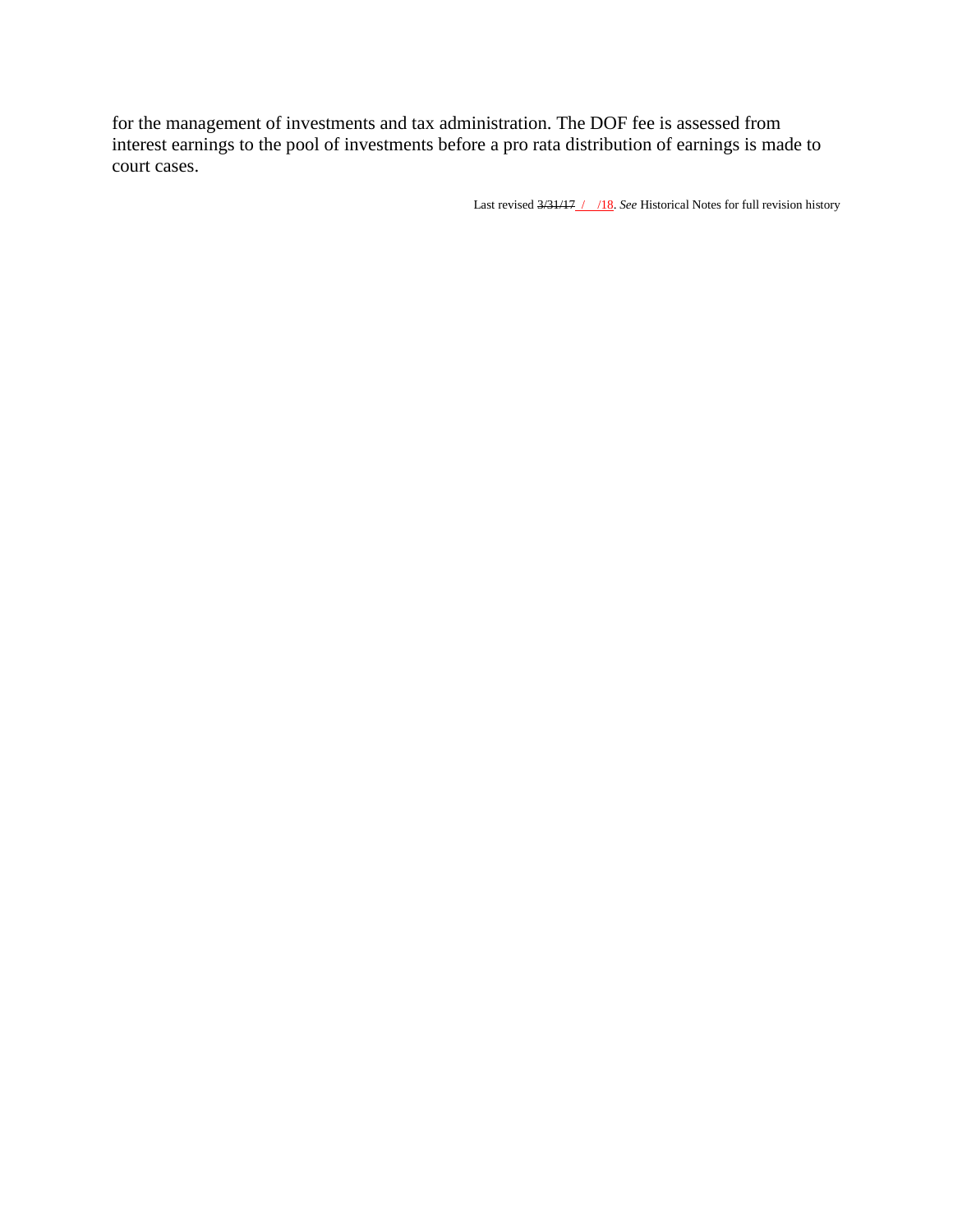## **Rule 67.2 Disbursements**

Whenever a party seeks a court order for the distribution of funds which have been invested by the Court, the party will deliver a proposed order in Cleveland, to the Clerk of Court or Financial Deputy, or in Akron, Toledo or Youngstown, to the Deputy in Charge, who will review the proposed order for proper form and compliance with this rule prior to signature by the Judge for whom the order is prepared. Once the approval is obtained, the party shall file a motion and attach the proposed "Order of Disbursement," in the form provided in Appendix E-1, which directs the Clerk to withdraw principal plus interest accrued less the CRIS fee of an annualized 10 basis points on assets on deposit in the CRIS for the management of investments in the CRIS. Per the Court's Miscellaneous Fee schedule, the CRIS fee is assessed from interest earnings to the pool of investments before a pro rata distribution of earnings is made to court cases. shall file a motion and attach a proposed order with the Court, "Order of Disbursement," in the form provided in Appendix E-1, which directs the Clerk to withdraw principal plus interest accrued less the CRIS fee of an annualized 10 basis points on assets on deposit in the CRIS for the management of investments in the CRIS. Per the Court's Miscellaneous Fee schedule, the CRIS fee is assessed from interest earnings to the pool of investments before a pro rata distribution of earnings is made to court cases. After filing the proposed order but prior to signature by the Judge for whom the order is prepared, the proposed order will be forwarded to the Finance Department for review to ensure compliance with this rule.

When a party seeks a court order for the distribution of interpleader funds which have been invested by the Court pursuant to 28 U.S.C. 1335, the party will again deliver a proposed order in Cleveland, to the Clerk of Court or Financial Deputy, or in Akron, Toledo or Youngstown, to the Deputy in Charge, who will review the proposed order for proper form and compliance with this rule prior to signature by the Judge for whom the order is prepared. Once the approval is obtained, the party shall file a motion and attach the proposed "Order of Disbursement," in the form provided in Appendix E-2, which directs the custodian of the DOF fund to withdraw principal plus interest accrued less the DOF fee of an annualized 20 basis points on assets on deposit in DOF fund for the management of investments and tax administration. The DOF fee is assessed from interest earnings to the pool of investments before a pro rata distribution of earnings is made to court cases.  $\S$  1335, the party shall file a motion and attach a proposed order with the Court, "Order of Disbursement 28 U.S.C. § 1335 Interpleader Funds," in the form provided in Appendix E-2, which directs the custodian of the DOF fund to withdraw principal plus interest accrued less the DOF fee of an annualized 20 basis points on assets on deposit in the DOF fund for the management of investments and tax administration. The DOF fee is assessed from interest earnings to the pool of investments before a pro rata distribution of earnings is made to court cases. After filing the proposed order but prior to signature by the Judge for whom the order is prepared, the proposed order will be forwarded to the Finance Department for review to ensure compliance with this rule.

All motions for disbursement of registry funds shall specify the principal sum initially deposited, the amount(s) of principal funds to be disbursed, and to whom the disbursement is to be made. Each proposed order shall contain the following language: "... the Clerk is authorized and directed to draw a check(s) on the funds deposited in the registry of this Court in the principal amount plus all accrued interest, less any statutory users fees, payable to (name of